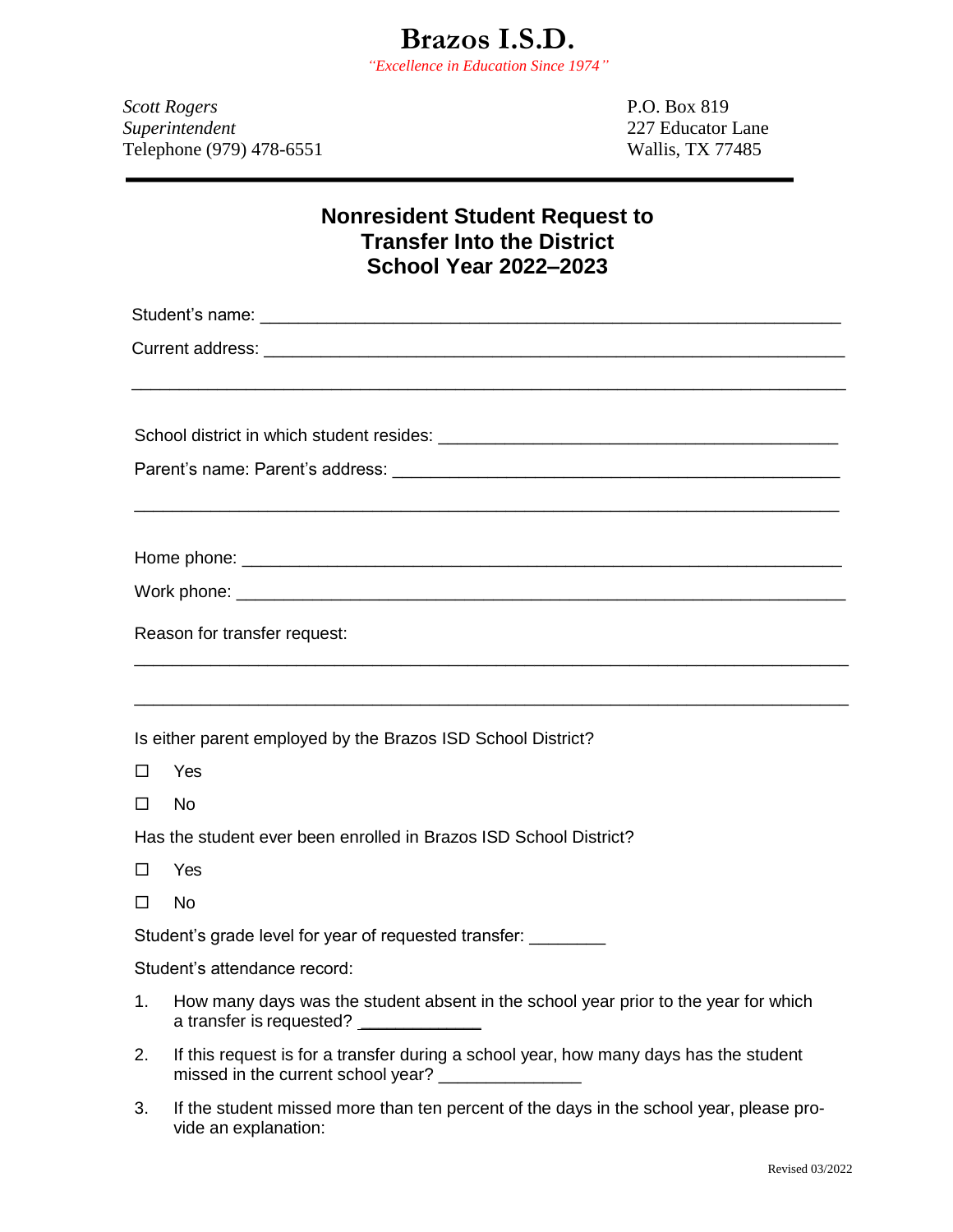Has the student been expelled or removed to a disciplinary alternative education program (DAEP) for one or more days in the most recent school year?

\_\_\_\_\_\_\_\_\_\_\_\_\_\_\_\_\_\_\_\_\_\_\_\_\_\_\_\_\_\_\_\_\_\_\_\_\_\_\_\_\_\_\_\_\_\_\_\_\_\_\_\_\_\_\_\_\_\_\_\_\_\_\_\_\_\_\_\_\_\_\_\_\_\_\_

\_\_\_\_\_\_\_\_\_\_\_\_\_\_\_\_\_\_\_\_\_\_\_\_\_\_\_\_\_\_\_\_\_\_\_\_\_\_\_\_\_\_\_\_\_\_\_\_\_\_\_\_\_\_\_\_\_\_\_\_\_\_\_\_\_\_\_\_\_\_\_\_\_\_\_

\_\_\_\_\_\_\_\_\_\_\_\_\_\_\_\_\_\_\_\_\_\_\_\_\_\_\_\_\_\_\_\_\_\_\_\_\_\_\_\_\_\_\_\_\_\_\_\_\_\_\_\_\_\_\_\_\_\_\_\_\_\_\_\_\_\_\_\_\_\_\_\_\_\_\_

\_\_\_\_\_\_\_\_\_\_\_\_\_\_\_\_\_\_\_\_\_\_\_\_\_\_\_\_\_\_\_\_\_\_\_\_\_\_\_\_\_\_\_\_\_\_\_\_\_\_\_\_\_\_\_\_\_\_\_\_\_\_\_\_\_\_\_\_\_\_\_\_\_\_\_

□ Yes

| ۰. |
|----|
|----|

During the preceding year?

□ Yes

 $\square$  No

If yes to either question, for what offense(s)?

Has the student received a failing grade for the last school year?

Yes

 $\square$  No

If yes, for which class(es)?

As a parent or person standing in the position of legal responsibility for the child named in this request, I acknowledge that I have received a copy of Brazos Independent School District's policies FDA(LEGAL) and FDA(LOCAL) and the Transfer Agreement that must be executed before the child is enrolled in the District. The information provided in this form is true and factual to the best of my knowledge, and I understand that if any of this information is ever found to be incorrect, this application may be denied or revoked.

\_\_\_\_\_\_\_\_\_\_\_\_\_\_\_\_\_\_\_\_\_\_\_\_\_\_\_\_\_\_\_\_\_\_\_\_\_\_\_\_\_\_\_\_\_\_\_\_\_\_\_\_\_\_\_\_\_\_\_\_\_\_\_\_\_\_\_\_\_\_\_\_\_\_\_

|           |          | Date: _______________________ |  |
|-----------|----------|-------------------------------|--|
|           |          |                               |  |
| Transfer: |          |                               |  |
| $\Box$    | Approved |                               |  |
| $\Box$    | Denied   |                               |  |
|           |          |                               |  |
| Transfer: |          |                               |  |
| $\Box$    | Approved |                               |  |
| $\Box$    | Denied   |                               |  |
|           |          |                               |  |
|           |          |                               |  |